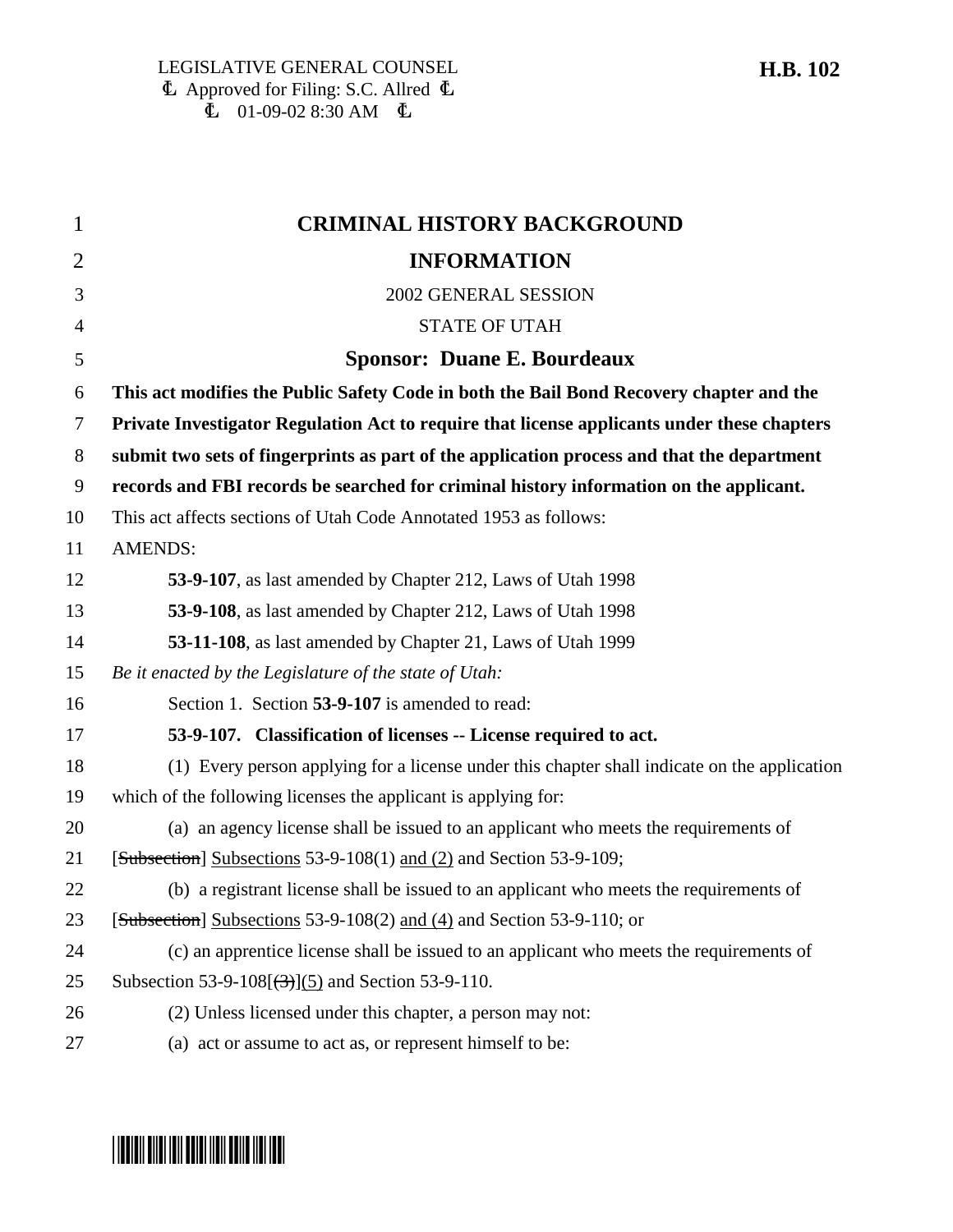**H.B. 102 01-09-02 8:30 AM**

| 28 | (i) a licensee; or                                                                                  |
|----|-----------------------------------------------------------------------------------------------------|
| 29 | (ii) a private investigator or private detective as defined in Subsection $53-9-102(16)$ or         |
| 30 | conduct any investigation as provided in Subsection 53-9-102(16); or                                |
| 31 | (b) falsely represent to be employed by or for an independent contractor for an agency.             |
| 32 | Section 2. Section 53-9-108 is amended to read:                                                     |
| 33 | 53-9-108. Qualifications for licensure.                                                             |
| 34 | (1) (a) An applicant for an agency license under this chapter shall be at least 21 years of         |
| 35 | age, a citizen or legal resident of the United States, and of good moral character.                 |
| 36 | (b) An applicant may not have been:                                                                 |
| 37 | (i) convicted of a felony;                                                                          |
| 38 | (ii) convicted of any act involving illegally using, carrying, or possessing a dangerous            |
| 39 | weapon;                                                                                             |
| 40 | (iii) convicted of any act of personal violence or force on any person or convicted of              |
| 41 | threatening to commit any act of personal violence or force against another person;                 |
| 42 | (iv) convicted of any act constituting dishonesty or fraud;                                         |
| 43 | (v) convicted of any act involving moral turpitude;                                                 |
| 44 | (vi) placed on probation or parole;                                                                 |
| 45 | (vii) named in an outstanding arrest warrant; or                                                    |
| 46 | (viii) convicted of illegally obtaining or disclosing private, controlled, or protected records     |
| 47 | as provided in Section 63-2-801.                                                                    |
| 48 | (c) If previously or currently licensed in another state or jurisdiction, the applicant shall       |
| 49 | be in good standing within that state or jurisdiction.                                              |
| 50 | (d) An applicant shall have completed a minimum of two years, or 2,000 hours, of                    |
| 51 | investigative experience that consists of actual work performed as a private investigator for a     |
| 52 | private agency, the federal government, or a state, county, or municipal government.                |
| 53 | (e) (i) An applicant for an agency license shall substantiate investigative work experience         |
| 54 | claimed as years of qualifying experience and provide the exact details as to the character and     |
| 55 | nature of the experience on a form prescribed by the department and certified by the applicant's    |
| 56 | employers.                                                                                          |
| 57 | (ii) If the applicant is unable to supply written certification from an employer in whole or        |
| 58 | in part, the applicant may offer written certification from persons other than an employer covering |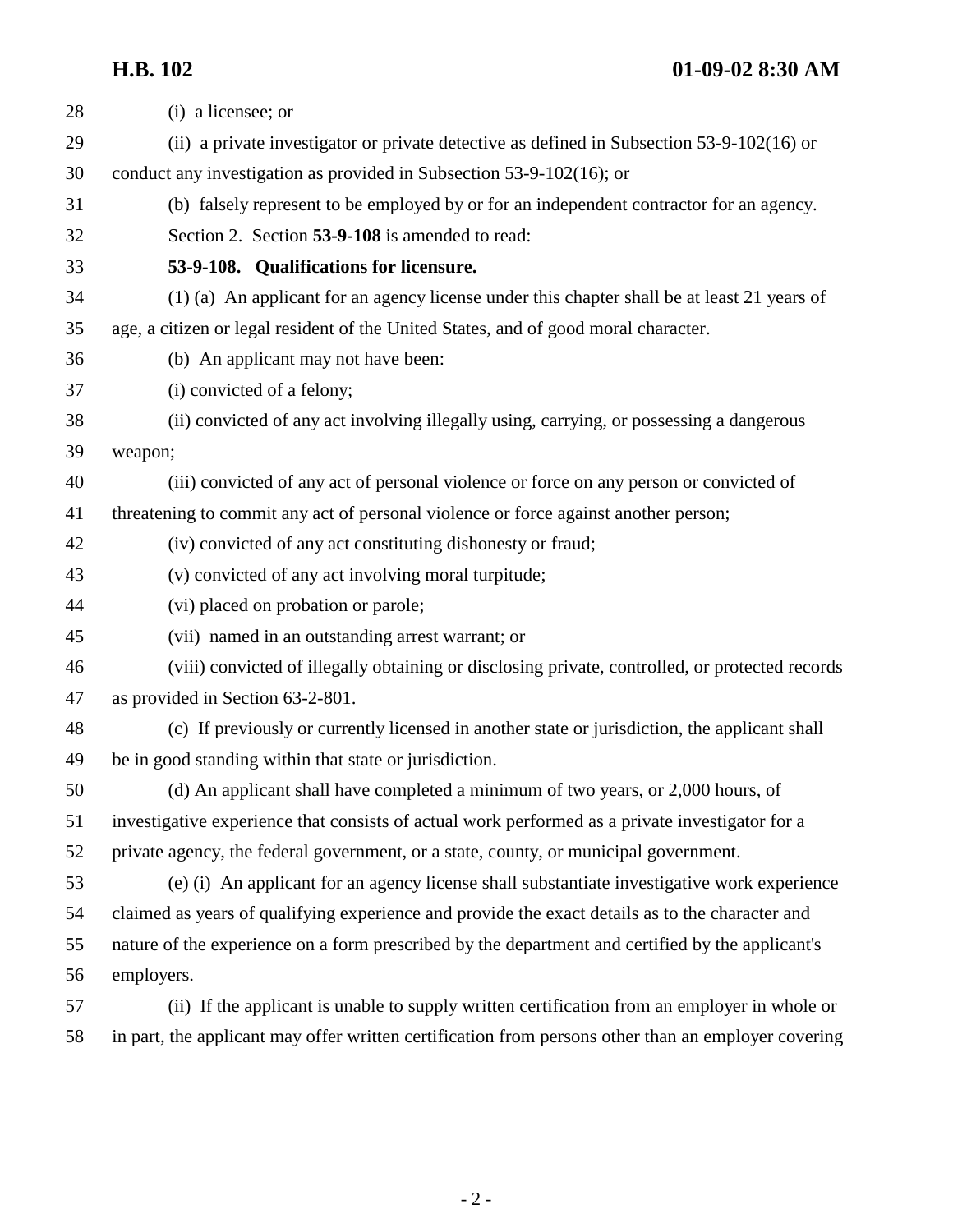### **01-09-02 8:30 AM H.B. 102**

59 the same subject matter for consideration by the board. 60 (iii) The applicant shall prove completion of the required experience to the satisfaction of 61 the board and the board may independently verify any certification offered on behalf of the 62 applicant. 63 (2) (a) The applicant shall provide fingerprints on two copies of a form provided by the 64 department. 65 (b) (i) The applicant may provide the fingerprints at the department. The department may 66 impose a fee established under Section 63-38-3.2 for this service. 67 (ii) The applicant may instead provide the fingerprints at the offices of a local law 68 enforcement agency and forward the prints to the department. The local law enforcement agency 69 may impose a fee to cover the costs of the fingerprinting service. 70 (iii) In all cases, the prints provided under this Subsection (2) shall be of a quality 71 acceptable to the Federal Bureau of Investigation (FBI), and shall be on forms as required by the 72 FBI. 73 (3) In order to determine qualifications under Subsection (1)(b) the department shall, after 74 receipt of the fingerprints required under Subsection (2) and the application fee required under 75 Section 53-9-111, search its criminal history database for criminal history information regarding 76 the applicant and shall request a similar criminal history information search by the FBI. 77  $\left[\frac{1}{2}\right] \left(4\right)$  (a) An applicant for a registrant license shall meet all qualification standards of 78 this section, except Subsection (1)(d). An applicant shall provide fingerprints under Subsection 79 (2). An applicant shall have a minimum of one year, or 1,000 hours, of investigative experience 80 that consists of actual work performed as a private investigator for a private agency, the federal 81 government, a state, county, or municipal government. 82 (b) A licensed registrant shall only work as an employee of, or an independent contractor 83 with, licensed agencies as provided in Subsection 53-9-102(18), and may not: 84 (i) advertise his services or conduct investigations for the general public; or 85 (ii) employ other private investigators or hire them as independent contractors. 86  $\left[\left(\frac{3}{3}\right)\right]$  (5) (a) An applicant for an apprentice license, lacking the experience required for a 87 registrant license, shall meet all of the qualification standards in Subsection (1), except Subsection 88 (1)(d), and complete an apprentice application. An applicant shall provide fingerprints under 89 Subsection (2).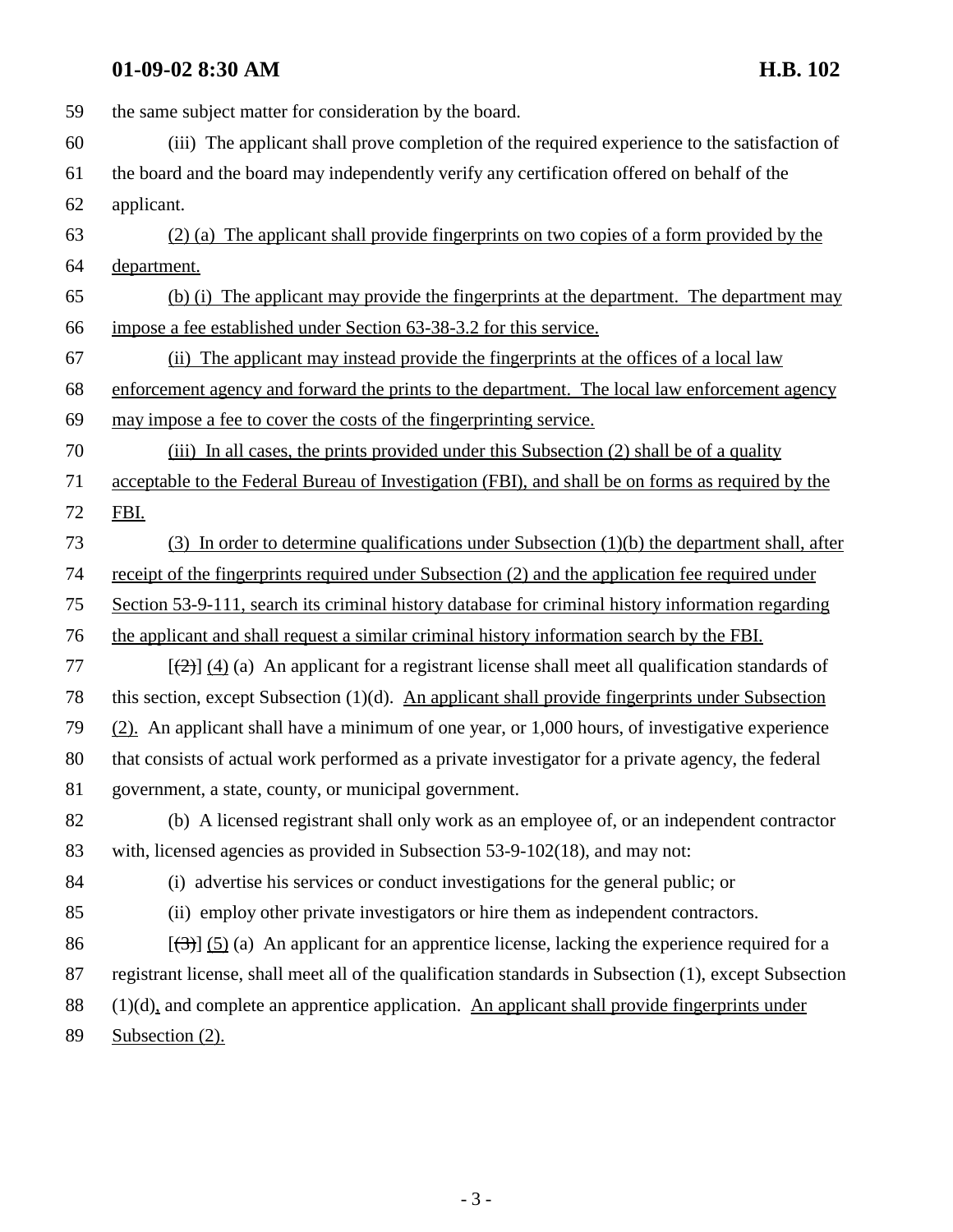# **H.B. 102 01-09-02 8:30 AM**

| 90  | (b) An apprentice shall work under the direct supervision and guidance of a licensed                      |
|-----|-----------------------------------------------------------------------------------------------------------|
| 91  | agency, full-time for one year, or 1,000 hours, prior to eligibility for a registrant license. A licensed |
| 92  | apprentice shall only work under the direction of a licensed agency as provided in Subsection             |
| 93  | 53-9-102(5), and may not:                                                                                 |
| 94  | (i) advertise his services or conduct investigations for the general public; or                           |
| 95  | (ii) employ other private investigators.                                                                  |
| 96  | $[\frac{4}{3}]$ (6) (a) An applicant for an agency, registrant, or apprentice license may be eligible     |
| 97  | for a license without meeting all or part of the investigative work experience required by this           |
| 98  | section if the applicant:                                                                                 |
| 99  | (i) has a criminal justice degree from an accredited college or university;                               |
| 100 | (ii) is certified by Peace Officer Standards and Training; or                                             |
| 101 | (iii) can substantiate other similar law enforcement or investigative training in the areas               |
| 102 | set forth in Subsection $53-9-102(16)$ .                                                                  |
| 103 | (b) The board shall determine whether or not training may replace the work experience                     |
| 104 | requirement and to what extent.                                                                           |
| 105 | Section 3. Section 53-11-108 is amended to read:                                                          |
| 106 | 53-11-108. Licensure -- Basic qualifications.                                                             |
| 107 | An applicant for licensure under this chapter shall meet the following qualifications:                    |
| 108 | (1) An applicant shall be:                                                                                |
| 109 | (a) at least 21 years of age;                                                                             |
| 110 | (b) a citizen or legal resident of the United States; and                                                 |
| 111 | (c) of good moral character.                                                                              |
| 112 | (2) An applicant may not:                                                                                 |
| 113 | (a) have been convicted of:                                                                               |
| 114 | (i) a felony;                                                                                             |
| 115 | (ii) any act involving illegally using, carrying, or possessing a dangerous weapon;                       |
| 116 | (iii) any act of personal violence or force on any person or convicted of threatening to                  |
| 117 | commit any act of personal violence or force against another person;                                      |
| 118 | (iv) any act constituting dishonesty or fraud;                                                            |
| 119 | (v) impersonating a peace officer; or                                                                     |
| 120 | (vi) any act involving moral turpitude;                                                                   |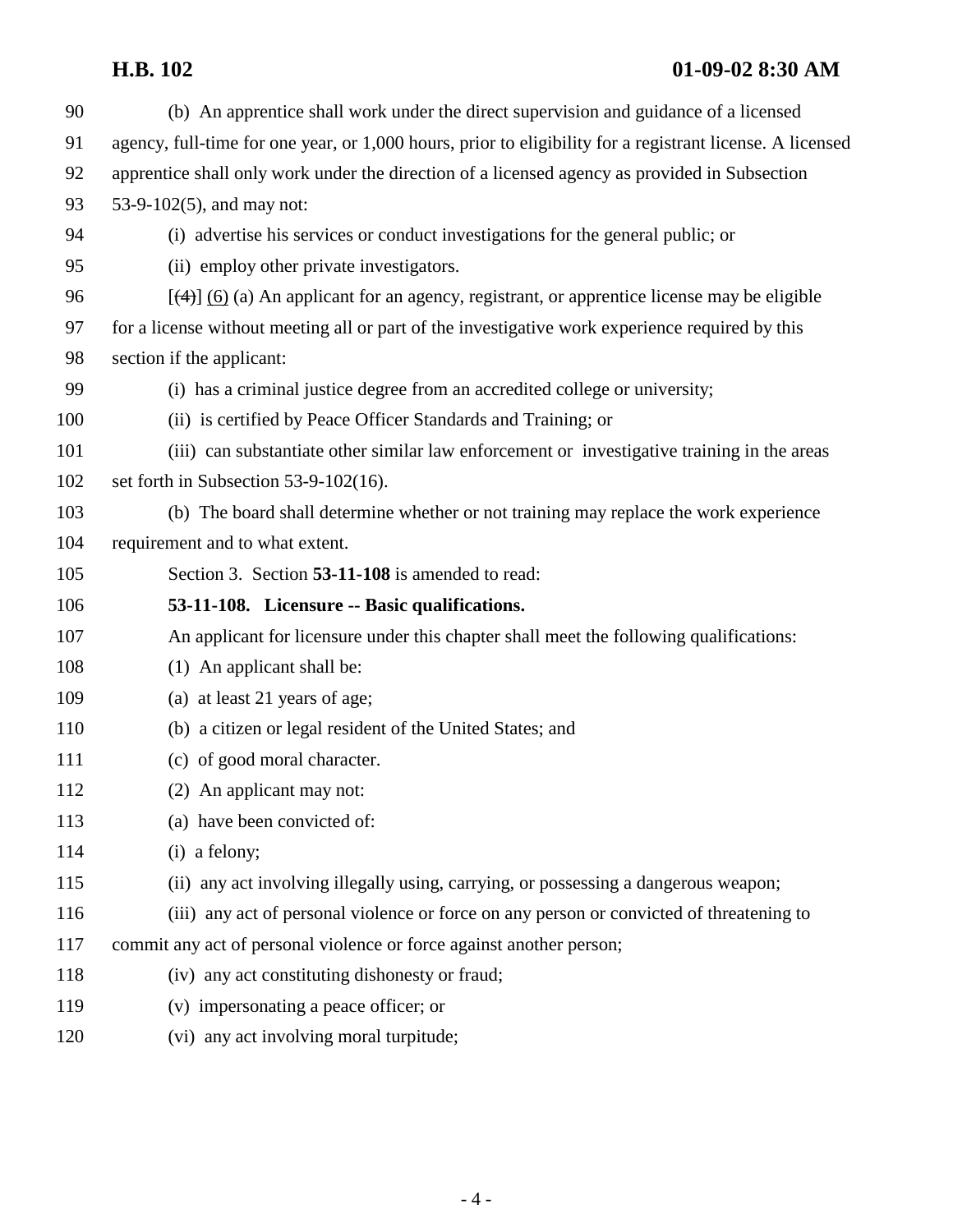### **01-09-02 8:30 AM H.B. 102**

| 121 | (b) be on probation, parole, community supervision, or named in an outstanding arrest                        |
|-----|--------------------------------------------------------------------------------------------------------------|
| 122 | warrant; or                                                                                                  |
| 123 | (c) be employed as a peace officer.                                                                          |
| 124 | (3) (a) The applicant shall provide fingerprints on two copies of a form provided by the                     |
| 125 | department.                                                                                                  |
| 126 | (b) (i) The applicant may provide the fingerprints at the department. The department may                     |
| 127 | impose a fee established under Section 63-38-3.2 for this service.                                           |
| 128 | (ii) The applicant may instead provide the fingerprints at the offices of a local law                        |
| 129 | enforcement agency and forward the prints to the department. The local law enforcement agency                |
| 130 | may impose a fee to cover the costs of the fingerprinting service.                                           |
| 131 | (iii) In all cases, the prints provided under this Subsection (3) shall be of a quality                      |
| 132 | acceptable to the Federal Bureau of Investigation (FBI), and shall be on forms as required by the            |
| 133 | FBI.                                                                                                         |
| 134 | $(4)$ In order to determine qualifications under Subsections $(2)(a)$ and (b) the department                 |
| 135 | shall, after receipt of the fingerprints required under Subsection (3) and the application fee required      |
| 136 | under Section 53-11-115, search its criminal history database for criminal history information               |
| 137 | regarding the applicant and shall request a similar criminal history information search by the FBI.          |
| 138 | $[\langle 3\rangle]$ (5) If previously or currently licensed in another state or jurisdiction, the applicant |
| 139 | shall be in good standing within that state or jurisdiction.                                                 |
| 140 | $[\frac{4}{3}]$ (6) (a) The applicant shall also have completed a training program of not less than          |
| 141 | 16 hours that is approved by the board and includes:                                                         |
| 142 | (i) instruction on the duties and responsibilities of a licensee under this chapter, including:              |
| 143 | (A) search, seizure, and arrest procedure;                                                                   |
| 144 | (B) pursuit, arrest, detainment, and transportation of a bail bond suspect; and                              |
| 145 | (C) specific duties and responsibilities regarding entering an occupied structure to carry                   |
| 146 | out functions under this chapter;                                                                            |
| 147 | (ii) the laws and rules relating to the bail bond business;                                                  |
| 148 | (iii) the rights of the accused; and                                                                         |
| 149 | (iv) ethics.                                                                                                 |
| 150 | (b) The program may be completed after the licensure application is submitted, but shall                     |
| 151 | be completed before a license may be issued under this chapter.                                              |